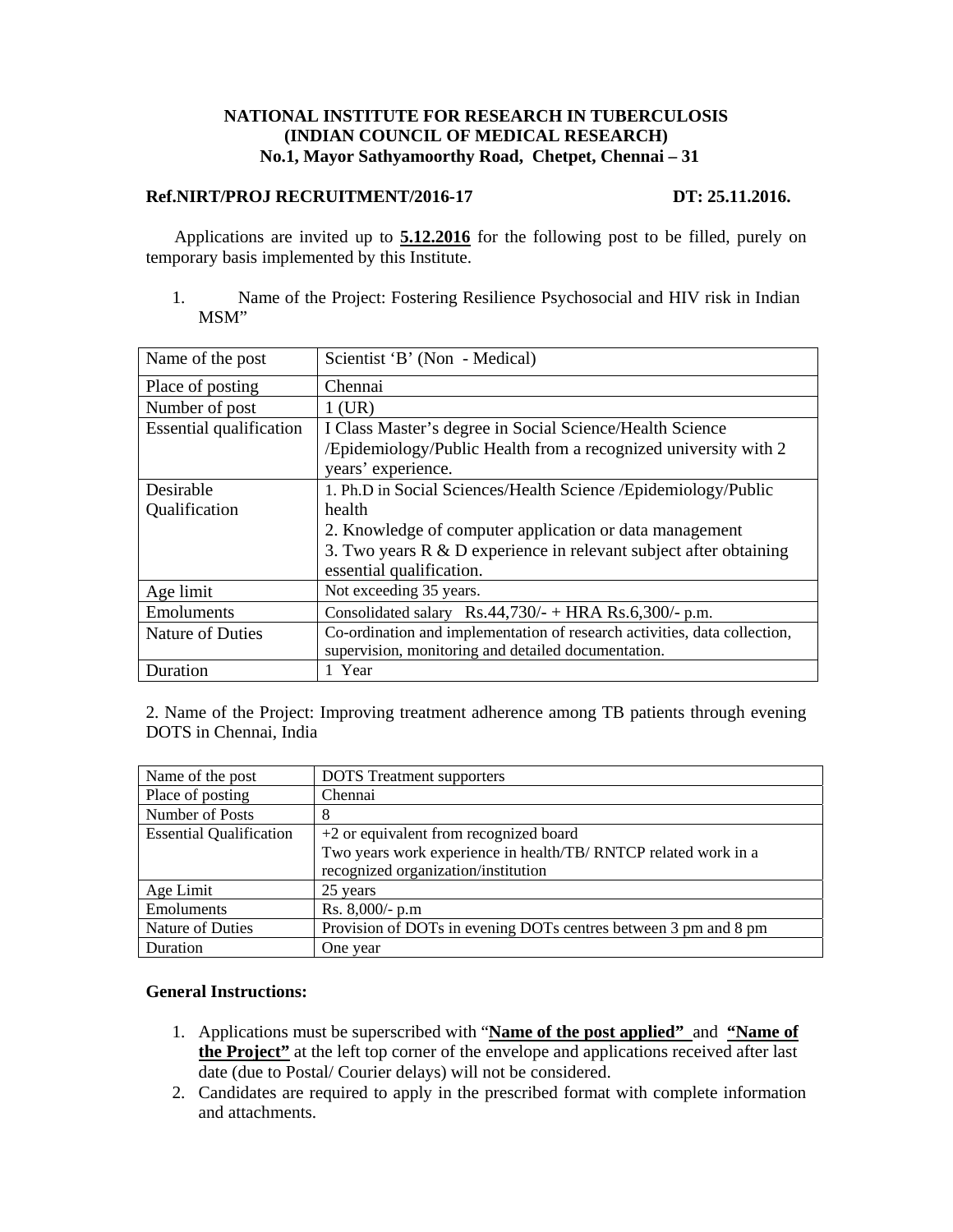- 3. Candidates are required to mention one valid E-Mail ID.
- 4. Any application without self-attested copy of relevant certificates / mark sheets / testimonials is liable to be rejected.
- 5. Additional sheets may be attached in the same format, wherever the space allocated is insufficient.
- 6. The applicant will be responsible for the authenticity of submitted information, other documents and photograph. Furnishing of false information and/or suppression/concealment of facts shall lead to rejection/cancellation of selection/recruitment.
- 7. Caste certificate of SC/ST/OBC-NCL should be on the prescribed proforma only issued by the competent authority as per Act / Orders of Government of India under which the same is recognized as SC/ST/OBC-NCL.
- 8. Reservation will be strictly as per Government of India norms.
- 9. The competent authority may fix the criteria for shortlisting the candidates higher than the prescribed essential qualifications as per recommendations of the internal screening committee as well as actual or specific requirements of the posts. Hence, mere fulfilment of essential qualifications and experience, requirements does not entail the candidates, eligible to be called for written test.
- 10. In case of large number of applications received, competent authority has the right to set higher norms than the minimum. The shortlisting may be done based on academic performance and quality / quantity of relevant experience. Written test will be held for the selected shortlisted candidates. The list of shortlisted candidates eligible for further participation in the selection process shall be uploaded/displayed on the Institute website / through post.
- 11. Venue and date will be intimated on the website.
- 12. Applicants are required to visit Institute website regularly.
- 13. Interim enquiries relating to any matter will not be entertained.
- 14. The competent authority reserves the right to reject any or all the applications without assigning any reason. No recommendation in this matter will be entertained.
- 15. The competent authority also reserves the right to increase / decrease the number of vacancies as per the requirement.
- 16. Original documents / certificates will have to be produced at the time of written test., for verification.
- 17. Canvassing in any form will lead to rejecting of application form.
- 18. No correspondence whatsoever will be entertained from the candidates regarding conduct and result of written test and reasons for not being called for interview or selection.
- 19. The decision of the competent authority will be final in the matter of selection.
- 20. No TA/DA will be paid to attend the written test/interview.
- 21. The incumbent selected will have no claim for regular appointment under ICMR or continuation of his/her services in any other projects.
- 22. Candidates having proficiency in the local language of the State and English will be preferred.

# **How to apply:**

- 1. Interested candidates may apply on the prescribed application form, which may be downloaded from the website www.nirt.res.in / www.icmr.nic.in.
- 2. Application must be accompanied by non-refundable processing fee of Rs.100/- (Rupees One Hundred Only) in the shape of demand draft from any nationalized Bank